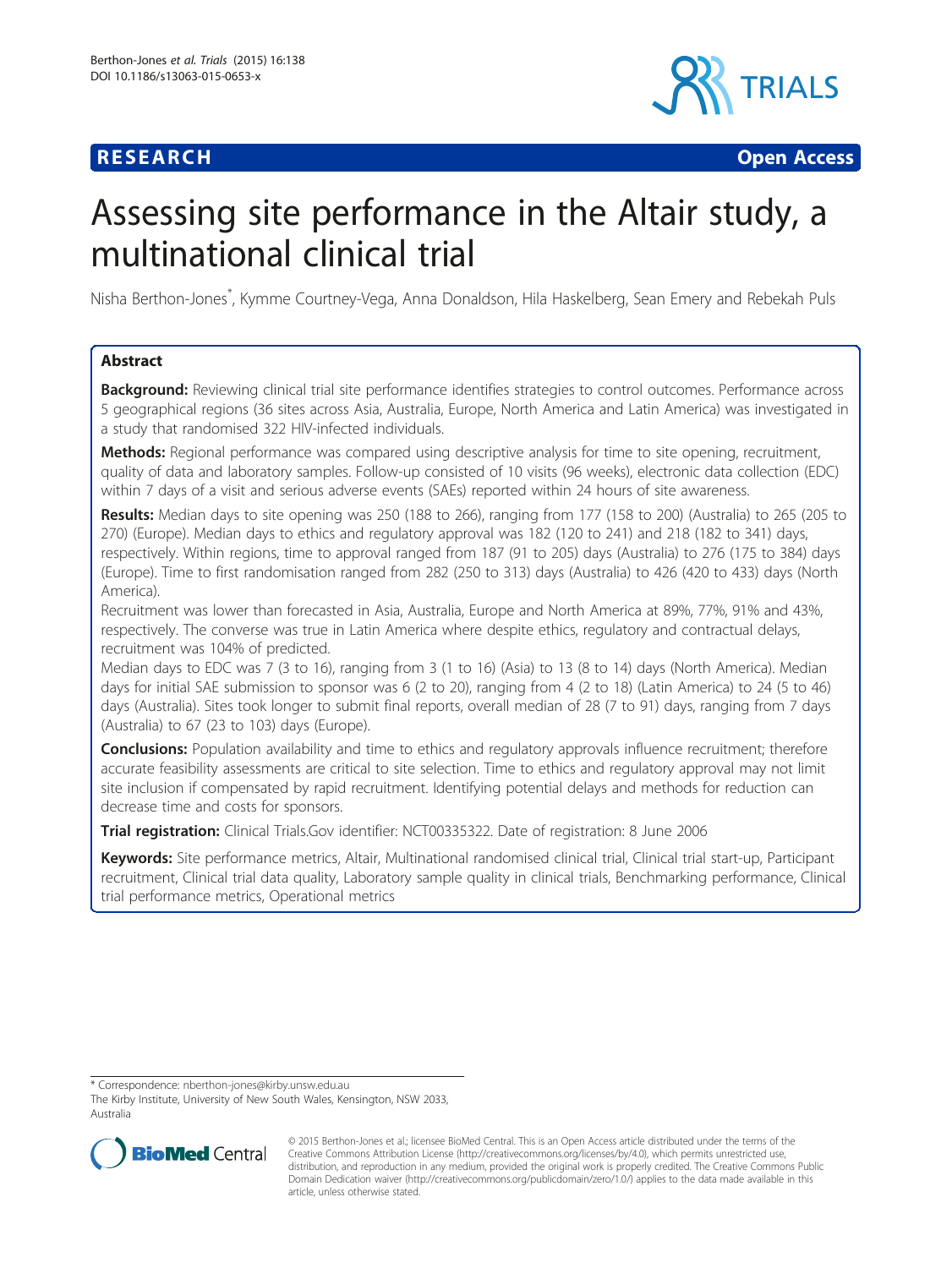# Background

Poor site selection in multicentre randomised clinical trials can result in delayed start-up, unmet target recruitment, poor data quality and/or research integrity, thereby contributing to cost inefficiencies in resource and time allocation. Therefore, tracking a site's operational performance from a sponsor perspective can identify ways to improve processes for future studies and to enable performance comparison between sites.

Use of performance metrics is two-fold: to improve processes internally (for continuous improvement efforts and future research), and to strengthen relationships with sponsors. Benefits for internal operations include:

- Identifying where processes can be improved
- Identifying where resource allocations can change
- Managing the workload effectively across staff
- Establishing performance benchmarks, and
- Providing data-driven rationale to management to request additional resources.

Benefits from the sponsor relationship perspective include:

- Identifying areas of strong competitive advantage, and
- Ability to complete site feasibility questionnaires with accurate data [[1\]](#page-9-0).

Metrics can enable comparison of operational performance between sites [\[2](#page-9-0)-[5](#page-9-0)] and their use has been adopted by sponsors to demand higher levels of metricsdriven performance [\[6](#page-9-0)-[10\]](#page-9-0). Types of metrics include:

- Leading indicators information that can be acted on immediately to get the trial back on track
- Lagging indicators information that can be used for future trials or for process improvement efforts
- Cycle-time measures the time taken to complete a task
- Timeliness measures whether a particular milestone was met
- Efficiency measures the amount of resource required to complete a task or set of tasks versus that expected, and
- Quality measures how well an output from a process meets the requirements of the customer of that process [[1](#page-9-0)].

Examples of site performance metrics include:

• Metric #1: Cycle Time from Draft Budget Received from Sponsor to Budget Finalisation: the time (days) between the date that the first draft budget is

received and the date that the sponsor sends approval of the budget. Long cycle times can signal the site to identify areas where the process is being delayed and ways to improve the process. Sites that have short cycle times for this metric can use the information to demonstrate their responsiveness to sponsors [[11\]](#page-9-0)

- Metric #2: Cycle Time from Institutional Review Board (IRB) Submission to IRB Approval: the time (days) between the dates of initial submission to the ethics committee and the protocol approval. If the site is experiencing delays in receiving ethics approval, process improvement should be investigated between the site and ethics committee. If the site approves new trials in a timely fashion, sponsors are more likely to provide repeat business. Ethics approval is one of the first milestones in the life cycle of a clinical trial and the variability between sites at this step is beneficial; therefore, a good track record for this metric is the site's advantage when promoting abilities [[11](#page-9-0)]
- Metric #3: Cycle Time from Full Contract Execution to Open to Enrolment: the time (days) between the date of an executed contract and the date subjects may be enrolled. Recruitment is a significant challenge across the industry, and as with other metrics, long cycle times could indicate that the site should try to identify areas where the process is being delayed. The metric should be tracked over time to verify if any changes have had a positive impact. If the site's performance for this metric is good, it should be used to leverage during budget negotiation. Sites have more time to enrol subjects if they are able to get protocols open to recruitment faster. Sites with a history of good performance for this metric will be selected first for future trials [[11](#page-9-0)]
- Metric #4: Volumetric Number of Active Protocols: the number of protocols that are not in long-term follow-up with one of the following statuses: Open to Recruitment, Closed to Recruitment, or Suspended within a given month. This metric determines the site's clinical research operations capacity and efficiency [\[11](#page-9-0)]
- Metric #5: Volumetric Number of New Subject Recruitments: the number of subjects recruited during a given month. This metric measures the site's ability to deliver on recruitment targets. Sites with a history of successfully meeting recruitment targets are selected first for new trials [[11\]](#page-9-0).

Recruitment into multicentre, randomised clinical trials is often slower or more difficult than initially expected, with many trials failing to reach their planned sample size within the originally envisaged timeframe and funding [[6,12](#page-9-0)]. Consequently, trials often require extended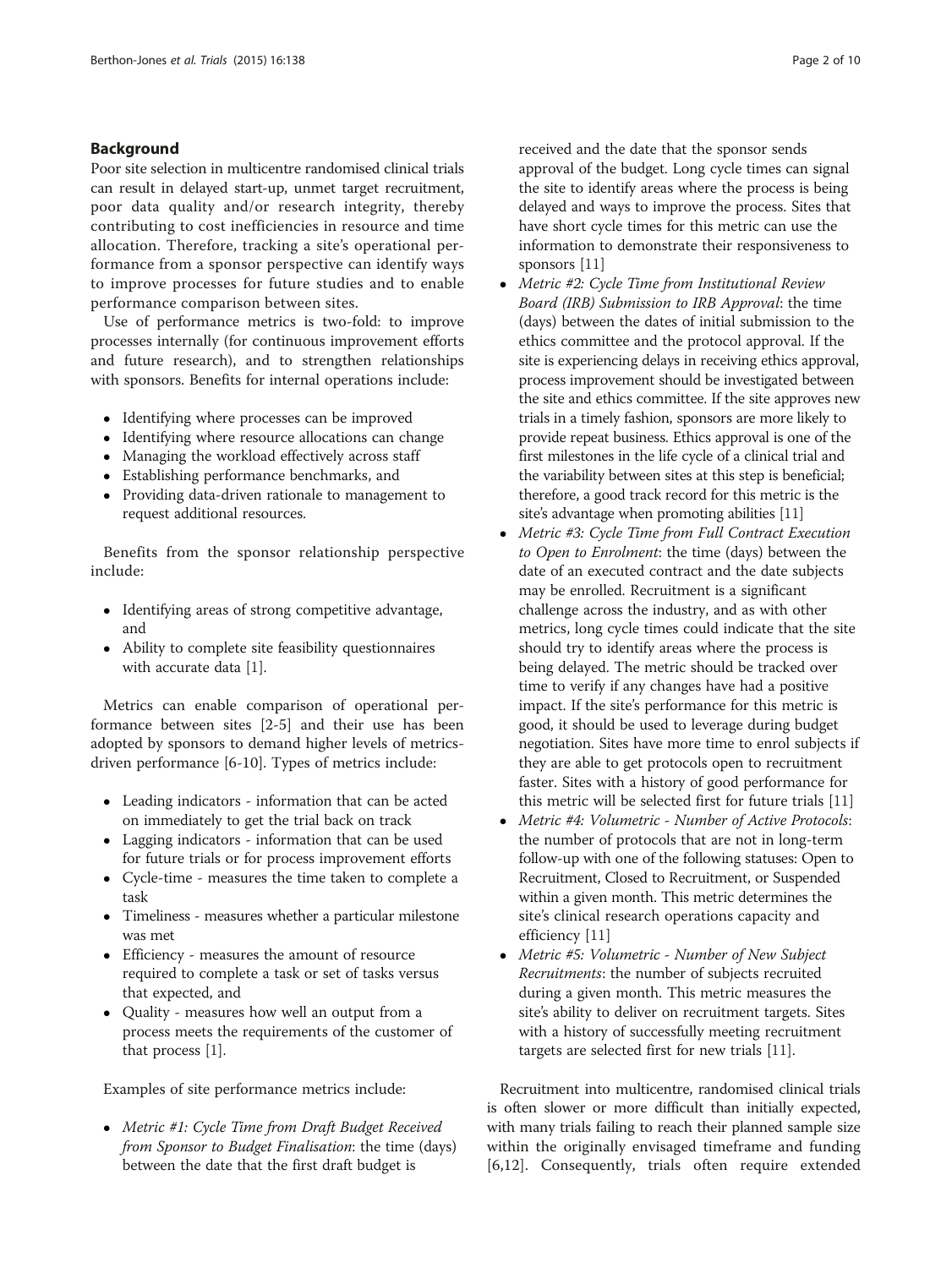recruitment periods supported by additional funding [[6,7,13](#page-9-0)]. Effective and timely participant recruitment is therefore essential for the successful completion of a trial and generation of a valid result, as prolonged or inefficient recruitment can have adverse scientific, economic and ethical consequences [[6,7](#page-9-0),[12\]](#page-9-0).

During site selection, sponsors request feasibility information on how a site performed on similar studies; that is, number of enrolled subjects versus what was contracted. According to the Tufts Centre for the Study of Drug Development, two thirds of sites do not meet patient enrolment requirements of a given study [[11\]](#page-9-0). This metric was used by Winship Cancer Institute at Emory University to implement positive changes as data showed that studies that recruit the first patients slowly are less likely to be successfully completed due to inadequate overall recruitment. Hence, Winship enhanced its closure policies to limit the time and effort wasted on trials that were unlikely to be successful. Changes implemented included stricter guidelines related to recruitment; for example, new trials must reach at least 25% of their target recruitment during the first 6 months or be subject to closure. After 1 year, the Winship Cancer Institute was able to demonstrate positive and measurable changes in the performance of their trials.

There is limited published international, multicentre, randomised clinical trial data in this area. One study outlined the use of benchmarking clinical trials conducted in Europe [[8\]](#page-9-0), evaluating sites in terms of goals:

- Temporal number of days to obtain review approvals to the first subject visit
- Quantity number of subjects a site can enrol
- Quality number of queries per case report form (CRF) [[8\]](#page-9-0).

The study concluded that benchmarking provided an effective tool for improving data quality, reducing time to market, and declining development costs of international, multicentre clinical trials. Furthermore, a matrix of performance measures was established to evaluate site compliance for the South African National Defence Force-sponsored Project Phidisa [\[8](#page-9-0)]. The primary aims of benchmarking in this setting were to improve data quality and increase subject safety. Parameters were evaluated and reported quantitatively, measured against a target standard. The outcome of the assessment provided tangible results that were used to target corrective action in areas needing improvement, not only at the site level but also within the various sections or departments that supported the trial.

Operational data can be tracked within a clinical trial management system (CTMS) or on a spreadsheet; however the challenge lies in analysing and interpreting the

data in a way that leads to beneficial change. Therefore, careful consideration is required when setting up a study to ensure all required operational metrics are defined, and can be captured appropriately.

The aim of the current exploratory analysis is to describe regional performance in the Altair study using operational metrics relating to start-up, recruitment, data collection, and stored samples, to plan efficient implementation of future studies.

## Methods

#### Study design of Altair

The Altair study, sponsored by The Kirby Institute, University of New South Wales, Australia, has been described previously [[14\]](#page-9-0). Briefly, treatment-naïve HIVinfected individuals were randomised in equal proportions to receive tenofovir/emtricitabine (TDF 300 mg once a day (qd)/FTC 200 mg qd) with efavirenz (EFV 600 mg qd) (Arm I), ritonavir-boosted atazanavir (r/ ATV 100 mg/300 mg qd) (Arm II) or zidovudine/abacavir (ZDV 250 mg or 300 mg twice a day (bd)/ABC 600 mg qd) (Arm III). The intention-to-treat (ITT) population consisted of 322 randomised participants who received at least 1 dose of study medication and 1 follow-up visit [[14](#page-9-0)].

Thirty-six sites in 15 countries (Argentina, Australia, Canada, Chile, France, Germany, Hong Kong, Ireland, Israel, Malaysia, Mexico, Singapore, Taiwan, Thailand, and United Kingdom) participated in this study. The sites represented 5 regions including Asia  $(n = 5$  sites), Australia (n = 10), Europe (including Israel) (n = 7), Latin America ( $n = 11$ ), and North America ( $n = 3$ ). Ethical approval was received at all sites, although local regulatory authority approval was not required in Australia, North America and Israel. Moreover, public hospitals in Australia, Ireland and United Kingdom underwent governance evaluation of the protocol. Prior to study conduct, written informed consent was obtained from each participant. A list of ethics committees that approved the Altair study is provided in [Appendix](#page-8-0).

TDF/FTC was supplied as the fixed-dose combination (Truvada) to all sites after packaging and labelling of Gilead clinical trial supply by ALMAC Clinical Services, Craigavon, Northern Ireland. The drug was not registered or commercialised at study initiation in Chile, Hong Kong, Malaysia, Singapore, Taiwan and Thailand.

There were 10 study visits during 96 weeks of follow-up. The Oracle Electronic Data Capture (EDC) platform (Oracle, North Ryde, NSW, Australia) was used for data collection. Data entry was required within 7 days of the study visit and serious adverse events (SAEs) reported to the sponsor within 24 hours of site awareness.

Randomised Altair study patients provided informed consent before permitting storage of plasma and buffy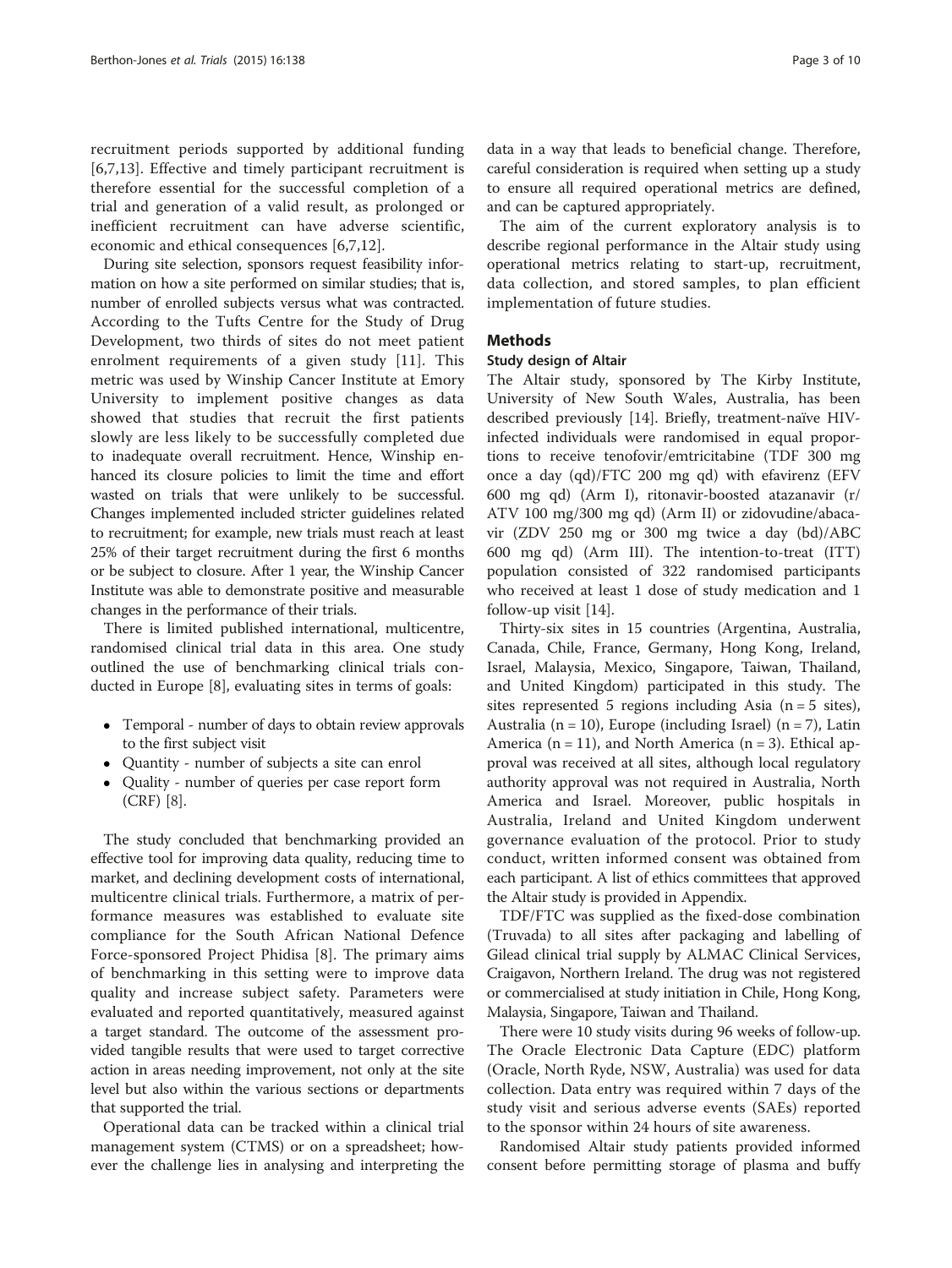coat samples at 10 time points. At week 0 or baseline, a buffy coat was collected for DNA isolation with the aim of conducting future investigations related to HIV disease. Furthermore, storage of samples for future genomic testing occurred depending on patient consent. Samples were shipped to a central facility (St. Vincent's Centre for Applied Medical Research, Sydney, Australia) once the final visit (week 96) was concluded. Paper inventories were requested at week 48 and prior to shipping at week 96. The number and quality of samples were interrogated upon receipt in Sydney and were compared by region.

# Statistical analysis

A descriptive analysis of the operational metrics listed below evaluates regional performance across Asia, Australia, Europe, Latin America, and North America:

Start-up:

Time from protocol release to ethics and/or regulatory submission and approval Time from protocol release to First Participant Randomisation (FPR) and Last Participant Randomisation (LPR)

Recruitment:

Time from site opening to FPR Time from FPR to LPR Actual versus estimated recruitment

• Data collection:

Time from actual visit to EDC initiation Time from EDC initiation to completion Number of missing values per participant Number of queries opened per participant Number of missed visits per region Number of SAEs reported

Time from SAE occurrence to initial report Time from initial SAE report to final report

• Storage samples:

Number of plasma samples collected versus protocol-mandated samples to be collected Number of buffy coat samples collected versus protocol-mandated samples to be collected Quality of laboratory samples collected

# Results

# Start-up

Median days from protocol release to site opening was 250 (188 to 266), ranging from 177 (158 to 200) (Australia) to 265 (205 to 270) (Europe). Figure 1 is a regional characterisation of the median time in days to submit the protocol to local/regional ethical and/or regulatory authorities, receive approvals, and randomisation of the first participant. By region, sites in Australia took the shortest time to submit and receive ethics approval for the protocol and randomise the first participant. Recruitment of the first participant in Europe, Asia, Latin America and North America took approximately 12 to 14 months from protocol release.

# Recruitment

Figure [2](#page-4-0) shows the time from site opening to FPR and LPR. Following approval, FPR was rapid in Australia, Latin America and Europe but longer in Asia and North America. Once the FPR visit was conducted for each region, sites in Asia, Europe, and North America had their LPR 2.5 months later. Australia and Latin America completed recruitment in a minimum of 4 months; the shortest recruitment period as measured by the time from site opening to LPR. The recruitment period for Europe and Asia was 8 months and 9 months for North America.

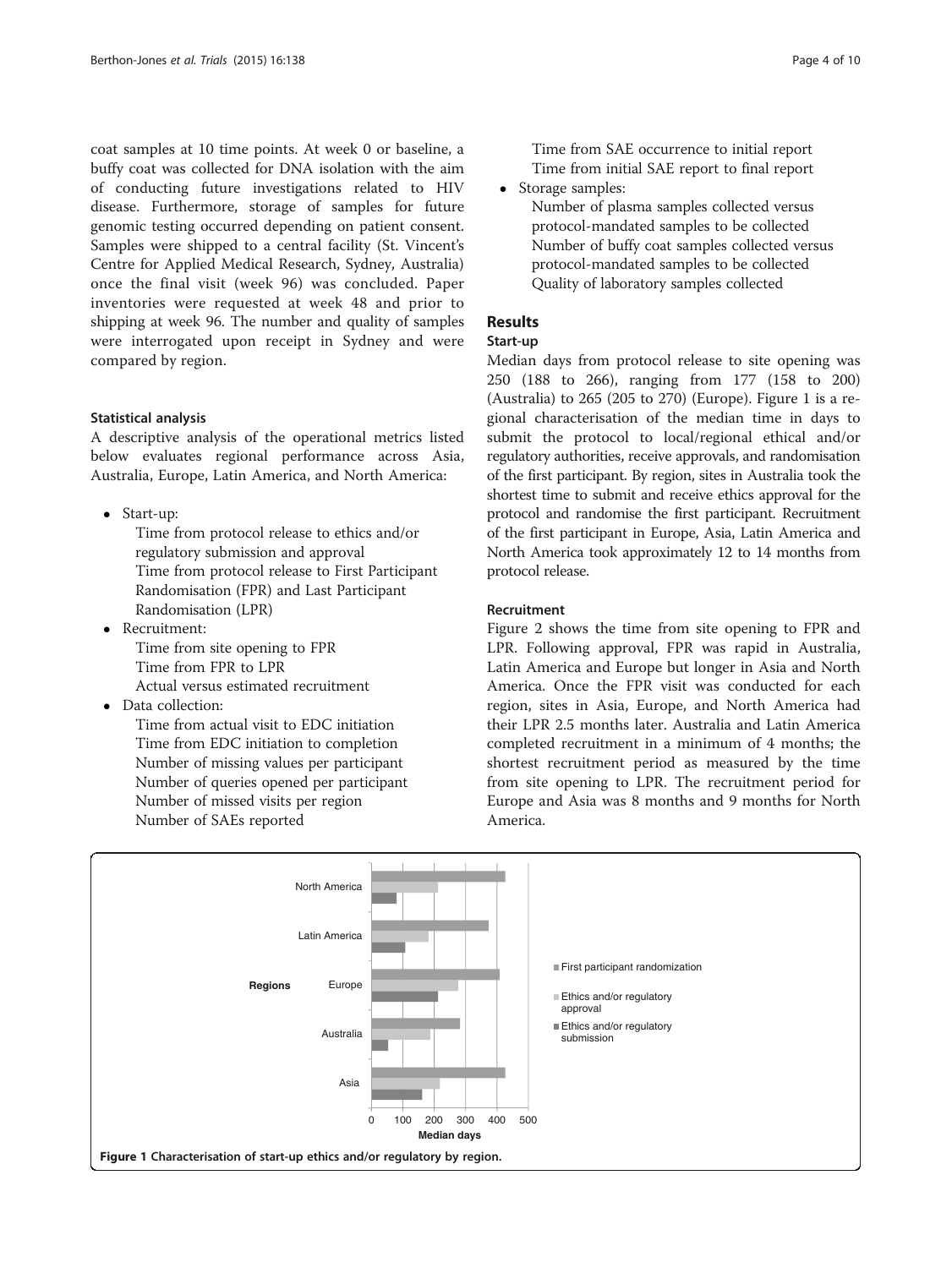<span id="page-4-0"></span>

Figure 3 demonstrates participants estimated for recruitment and total randomised. The highest enroller was Latin America, followed by Asia, Europe, Australia and North America. Actual recruitment was lower than estimated in Asia, Australia, Europe and North America, although Latin America (104%) exceeded the estimated number.

# Data collection

Table [1](#page-5-0) demonstrates that EDC was slowest in North America (median 13 days), followed by Europe. Sites in Asia, Latin America and Australia started entering data quickly. All sites completed data entry within 14 days and sites in Australia had the longest opened queries per participant (median 2 days), with the other regions responding to queries on the same or next day.

There were a total of 50 missed visits during the course of the study. The median number of missed values per participant was highest in Europe and lowest

in Latin America. The remaining three regions had a similar numbers of missed values per participant.

The median number of queries raised per participant was lowest in North America; Asia followed closely behind and the remaining regions reported similar values.

# Serious adverse event reporting

There were no SAEs reported in North America (Table [1](#page-5-0)). Asia, Australia and Europe reported 2 SAEs per 10 participants, whilst Latin America only reported 1 per 10 participants. Reporting timelines of the initial SAE report ranged from 4 to 24 days and 8 to 67 days for sites to submit the final SAE report.

One unreported SAE was identified in Europe during a site monitoring visit conducted by the project team.

# Storage samples

The expected number of buffy coat and plasma samples for collection during the study was 30,800. Overall, 82% of protocol-mandated plasma samples were received at

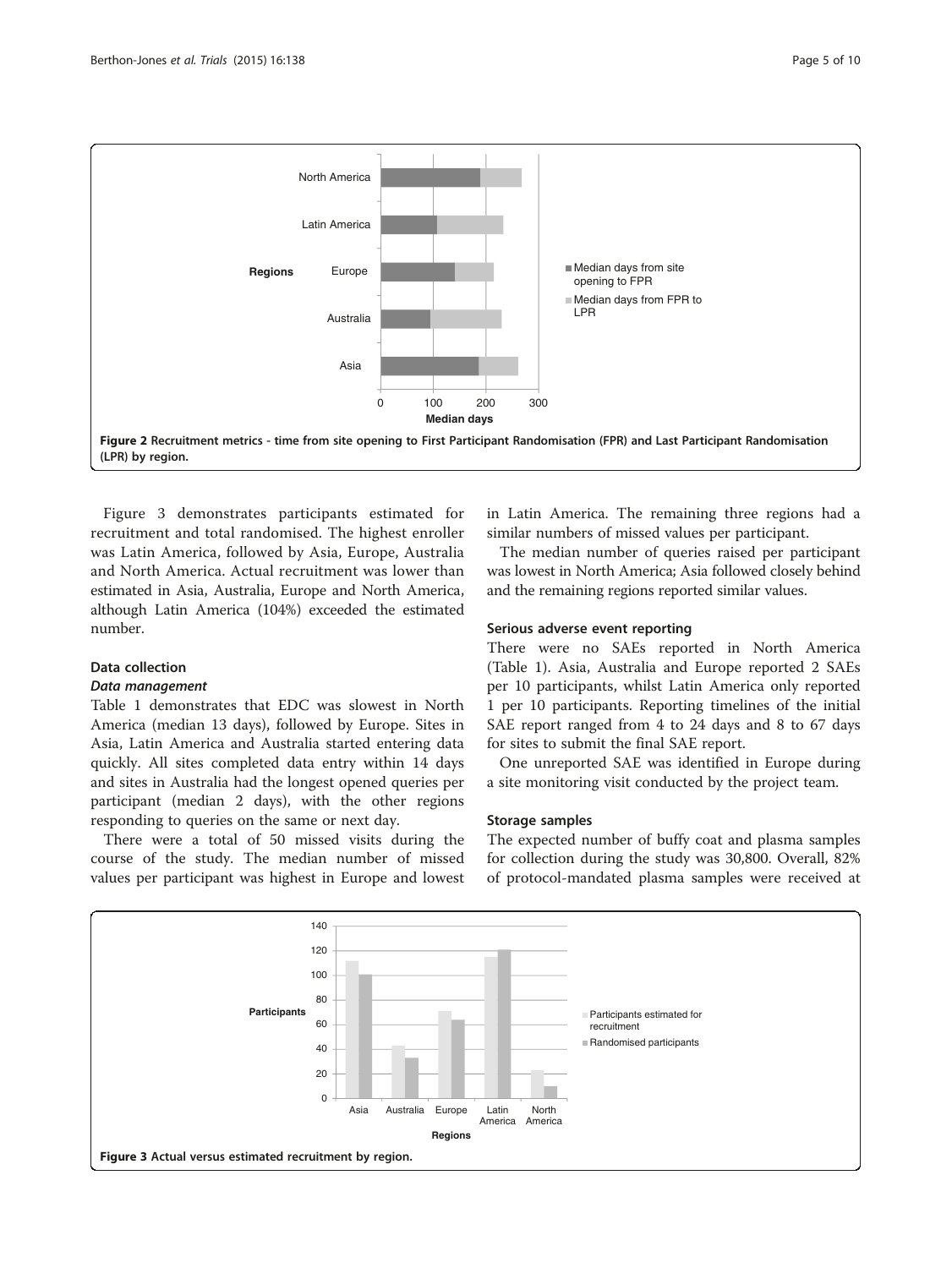<span id="page-5-0"></span>Table 1 Electronic Data Capture (EDC) and serious adverse event (SAE) reporting

|               | <b>Sites</b> | <b>Total</b><br>participants<br>randomised | Mean<br>participants<br>randomised<br>per site | Median number<br>of queries<br>opened per<br>participant | Median number<br>of missing<br>values per<br>participant | Median number<br>of missed visits<br>per region | Median days<br>from actual<br>visit to EDC<br>initiation | Median days<br>from EDC<br>entry to<br>completion | <b>SAEs</b><br>reported<br>per 10<br>participants | Median days<br>from SAE<br>occurrence to<br>initial SAE<br>report | Median days<br>from initial<br>SAE report to<br>final, accepted<br><b>SAE</b> report |
|---------------|--------------|--------------------------------------------|------------------------------------------------|----------------------------------------------------------|----------------------------------------------------------|-------------------------------------------------|----------------------------------------------------------|---------------------------------------------------|---------------------------------------------------|-------------------------------------------------------------------|--------------------------------------------------------------------------------------|
| Asia          |              | 101                                        | 20                                             | 25                                                       | 22                                                       | 0                                               |                                                          | 9                                                 |                                                   | 8                                                                 | 37                                                                                   |
| Australia     | 10           | 33                                         |                                                | 35                                                       | 26                                                       |                                                 | 5.6                                                      | 14                                                |                                                   | 24                                                                |                                                                                      |
| Europe        |              | 64                                         | Q                                              | 37                                                       | 53                                                       |                                                 | 8.7                                                      |                                                   |                                                   |                                                                   | 67                                                                                   |
| Latin America | 11           | 121                                        |                                                | 34                                                       | 15                                                       |                                                 | 5.7                                                      |                                                   |                                                   |                                                                   | 8                                                                                    |
| North America |              | 10                                         |                                                |                                                          | 26                                                       |                                                 | 13.2                                                     | 9                                                 |                                                   | $\Omega$                                                          |                                                                                      |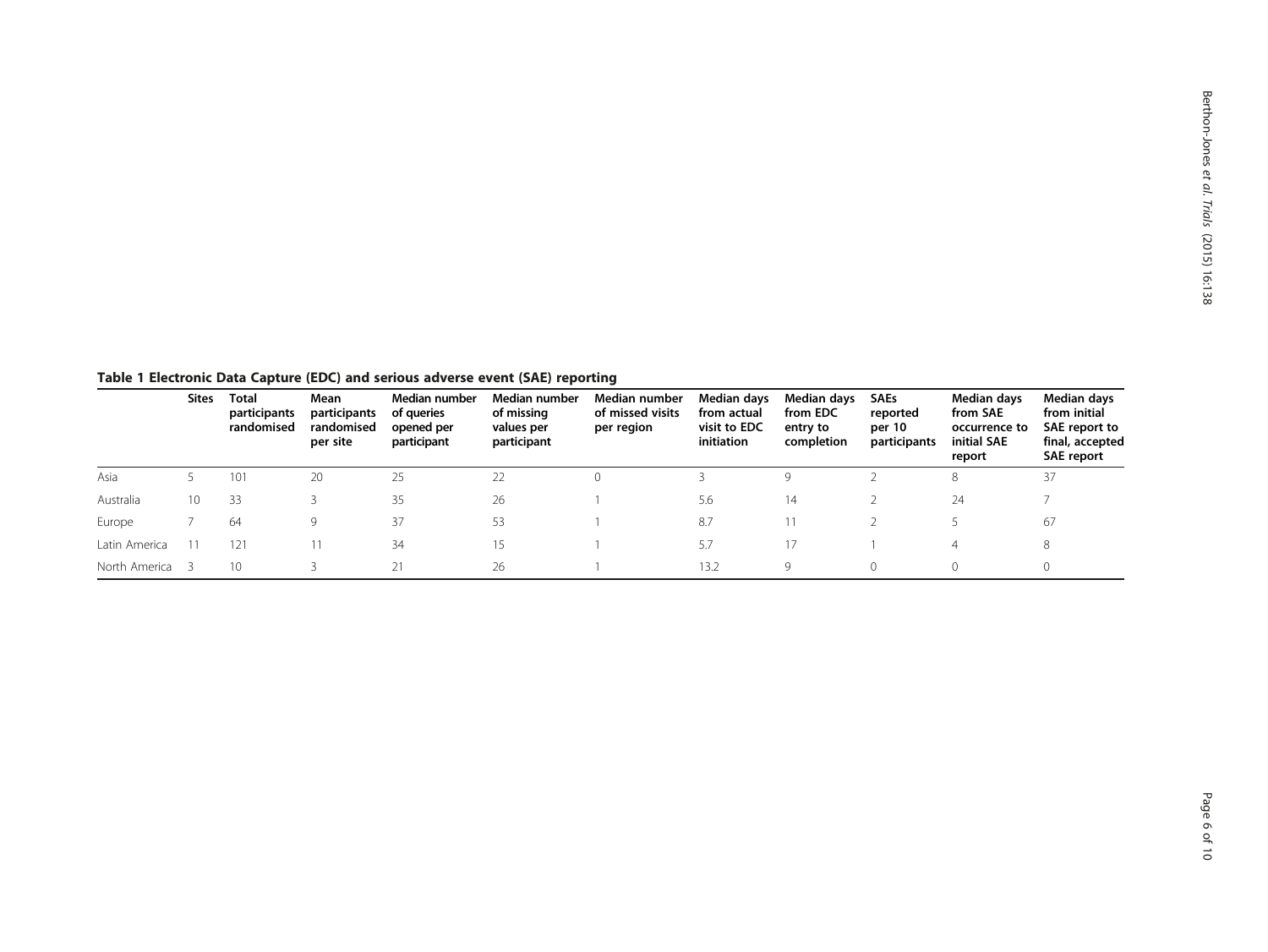the central laboratory; ranging from 79% (Asia) to 99% (North America) (Table 2). The proportion of buffy coat samples received was 144%, ranging from 110% (Asia) to 179% (Australia). All sites therefore collected additional buffy coat samples at week 0 that were not required by the protocol. For all regions except Asia, sites failed to collect plasma stored samples even though the participant attended the visit. In Europe, Latin America and Australia, storage samples were not collected at 7, 5 and 5% of the visits attended, respectively.

Furthermore, one site sent whole blood and another four sites sent serum samples that were not on inventories and were discarded by the central laboratory on arrival as the samples were not protocol-mandated. Some of the errors were procedural, where sites consistently collected the incorrect number or type of samples. These errors were not identified in the paper inventory until receipt of samples at the central laboratory.

# Discussion

In the current exploratory analysis, we focused on site performance in terms of speed of start-up, quantity of recruitment, quality of data and stored samples. Given the nature of the paper, ethics approval was not required.

#### Start-up

The Altair study commenced in March 2007 and was recruited in 18 months at clinical sites after protocol release. Prior to this study, the Kirby Institute had 6 years of conducting similar clinical trials, although had only previously worked with 50% of the sites participating in Altair.

Due to the study design and nature of regulatory guidelines, sites in Australia, Hong Kong and Taiwan did not require approval from the regulatory authority. Therefore, delays in start-up were due to receipt of ethics and governance approval at hospital-based sites, executed site contracts and indemnities. However, Australia did not require translated documents, thereby contributing to the shortest time between site opening and FPR. The protracted process of obtaining ethics, governance and

regulatory approval [\[15](#page-9-0)] across countries in Europe significantly delayed FPR by 13 months from protocol release. Randomisation of the first participant in Latin America and Asia was delayed due to establishing site contracts and import permits for study drugs. Importation into Latin America is often difficult, with a challenging clinical trials regulatory environment [[16,17](#page-9-0)] and changing customs requirements. Study drugs underwent re-labelling due to a request from the German regulatory authority, BfARM, delaying delivery to German sites. Obtaining an adequate level of insurance in countries such as Germany and Argentina also contributed to ethics approval delays as sites requested the use of a local insurance provider. Moreover, it was the first time that we were collaborating with certain sites in Canada and Europe and contractual and indemnity negotiations were prolonged from both directions. Nevertheless, sites in all regions were able to recruit quickly once open, recruiting patients within an average of 3 to 4 months. The large number of sites included contributed to meeting the samples size required to power the study.

Study documents requiring certified translation included the protocol, synopsis, participant information and consent forms, contract, indemnity, insurance certificate, questionnaires related to depression, anxiety and stress and quality of life. Documents for Asia were translated into Thai, Bahasa Melayu, Simplified Chinese and Traditional Chinese. Other translations included French, German, Hebrew, Russian, Amharic and Spanish for sites in Europe (including Israel), Latin America and North America. Document translation contributed to the submission delays in these regions [[18,19\]](#page-9-0) and the first participant was not randomised until just over a year after the protocol was released to Latin America, Asia, Europe and North America. This measure indicates that the feasibility assessment must capture the required languages to request translation of study documents as soon as they are finalised and prior to protocol release. Furthermore, quotes from translation services using draft study documents should be obtained during study setup to reduce time delays.

A limitation of this analysis is insufficient data capturing detailed reasons for delayed ethics and governance

Table 2 Stored samples mandated by the protocol and received at the central laboratory for testing

| Region         | <b>Buffy coat samples</b>                                |                                        | Plasma samples                                          |                                    |                                                                                    |  |  |  |
|----------------|----------------------------------------------------------|----------------------------------------|---------------------------------------------------------|------------------------------------|------------------------------------------------------------------------------------|--|--|--|
|                | Protocol- mandated buffy<br>coat samples to be collected | Actual buffy coat<br>samples collected | Protocol- mandated<br>plasma samples to<br>be collected | Actual plasma<br>samples collected | Proportion of visits where<br>plasma samples were not<br>collected as required (%) |  |  |  |
| Asia           | 203                                                      | 224                                    | 4,545                                                   | 3,582                              |                                                                                    |  |  |  |
| Australia      | 66                                                       | 18                                     | 1,485                                                   | 1.314                              |                                                                                    |  |  |  |
| Europe         | 30                                                       | 199                                    | 2,880                                                   | 2,293                              |                                                                                    |  |  |  |
| l atin America | 196                                                      | 317                                    | 4,365                                                   | 3,607                              |                                                                                    |  |  |  |
| North America  | -20                                                      | 25                                     | 450                                                     | 444                                |                                                                                    |  |  |  |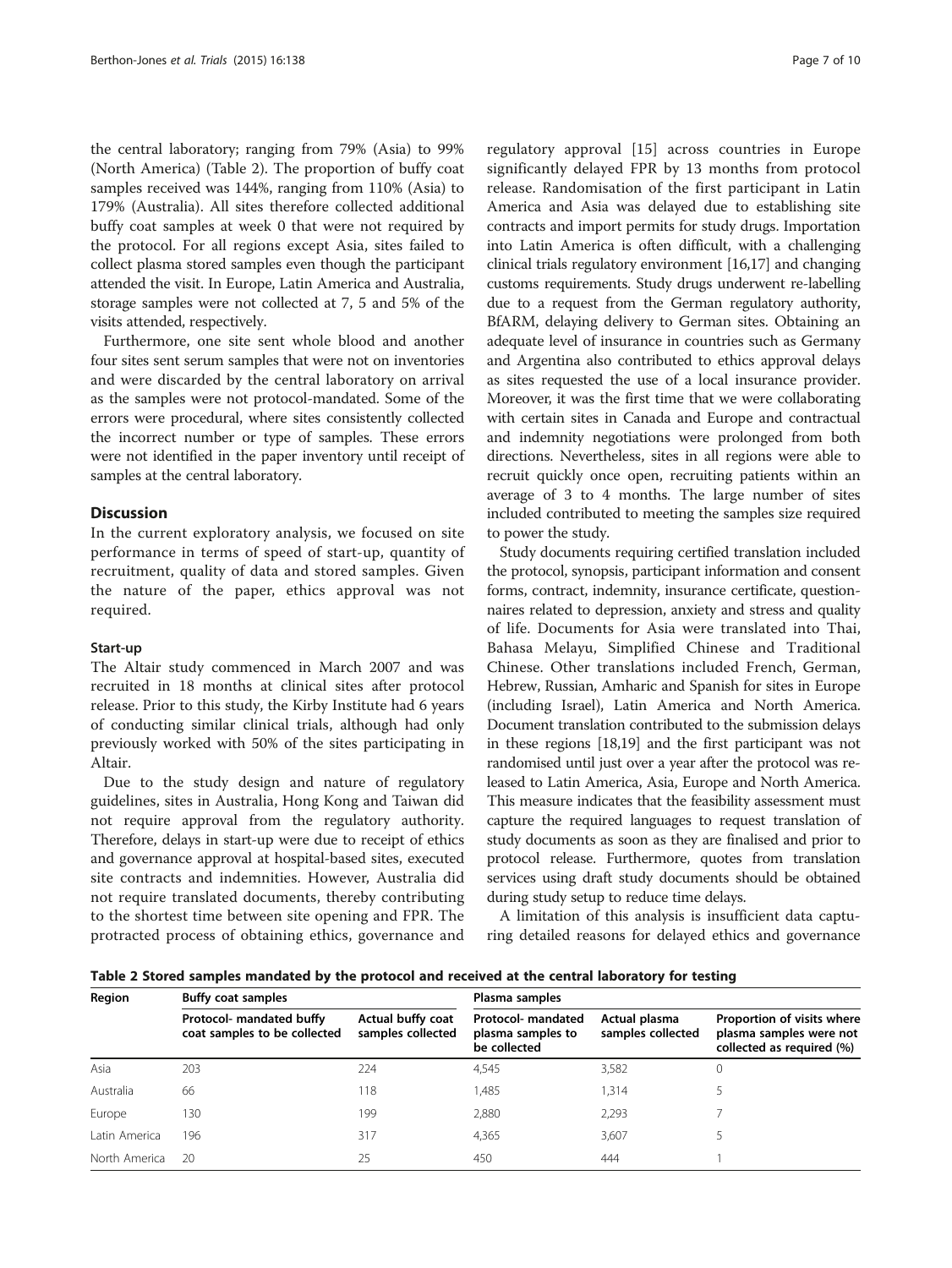submission and subsequent approvals. Delayed ethics submission could be due to late receipt of translated documents from the sponsor, prolonged review of sitespecific documents by the sponsor, ability of the site to prepare a high-quality submission package, availability of department heads to obtain signatures on documents, and the study coordinator's current workload (that is if there are many recruiting studies, then studies in startup are not prioritised). In addition to the difficulty posed when establishing site contracts that require translation, delayed governance submissions could also be due to prolonged budget negotiations between the site and the sponsor, and can indicate that the proposed budget is insufficient for a site to cover costs. Therefore, during feasibility and site selection, it would be useful to obtain a site's standard setup costs including:

- Start-up fees for the site, pharmacy and laboratory
- Archiving and close out
- Lead site fees for additional administration
- Ethics and governance review fees for the main study and substudies
- Pharmacy fees for dispensing, destruction, call back, drug transfers
- Institutional overhead

Sites that are yet to develop a schedule of fees for clinical trial services should consider the above factors and conduct a time and motion study for participant visit-related procedures; for example, time taken to conduct informed consent, assess eligibility criteria, medical history and conduct physical examination by the principal investigator (PI).

# Recruitment

Recruitment was lower than pre-study estimations by sites in Asia, Australia, Europe, and North America due to a lower naïve patient population in the latter three regions and a competing naïve study in Australia. Despite multiple delays during start-up, recruitment in Latin America exceeded the estimated total within a 3-month period.

This metric demonstrates the importance of accurate data when sites are completing feasibility questionnaires. In order to estimate the recruitment target and the intended recruitment period, sites should be asked to provide the total number of active protocols, number of active protocols per study coordinator (SC), number of new subject recruitment and screen failures during a given month, number of previous similar studies and respective recruitment, and number of competing studies.

Knowing how much time SCs spend on various studyrelated tasks is extremely useful and beneficial from both

site and sponsor perspectives. It demonstrates where there may be inefficiencies and room for process improvement, allows improved planning, and enables accurate budgeting for the time and effort required to conduct a study. Documenting work effort requires staff to log their time, whether in a spreadsheet, a CTMS, or other system. With complete and up-to-date logs filled out, sites can view a detailed report of staff time across activities and protocols. Therefore, a site should invest in calculating an average full-time equivalent allocation to ensure staff is neither overburdened nor under-utilised.

Other factors that may impact recruitment at a site may include the process of identifying suitable participants (for example, patient database and referrals) and methods of effective advertising.

Following this analysis, the Kirby Institute implemented a more rigorous feasibility questionnaire to be completed during site selection for future studies.

#### Data collection

Only ten participants were randomised in North America although initial data entry following the visit was delayed by a week. In contrast, sites in Asia and Latin America that randomised over 100 participants began data entry within a week after the visit. The number of missing values per participant varied largely from 15 in Latin America to 53 in Europe; however, the number of queries opened per participant remained fairly consistent across regions. The rate of missed visits was very low across all regions.

The majority of the reported SAEs (83%) were hospitalisations, hence extending the reporting timelines between the initial and final reports. There were no SAEs reported from the North American region and most (63%) were from Latin America and Asia, corresponding to the proportion of global recruitment. A total of 63% of the SAEs reported from Thailand were hospitalisations reflecting the current environment for receiving medical treatment covered by health insurance. Strict confidentiality and privacy laws surrounding access to medical records from local hospitals also influenced timelines for completing follow-up SAE reports from this region.

Prolonged data entry, a high number of missing values and missed visits indicate that site staff may require additional protocol and data entry training. Moreover, the SC's current workload may also be represented within these measures; that is if the workload is high, there is less time to focus on data quality.

The Kirby Institute implemented weekly remote monitoring of data entry for all future studies to ensure improved data quality and integrity.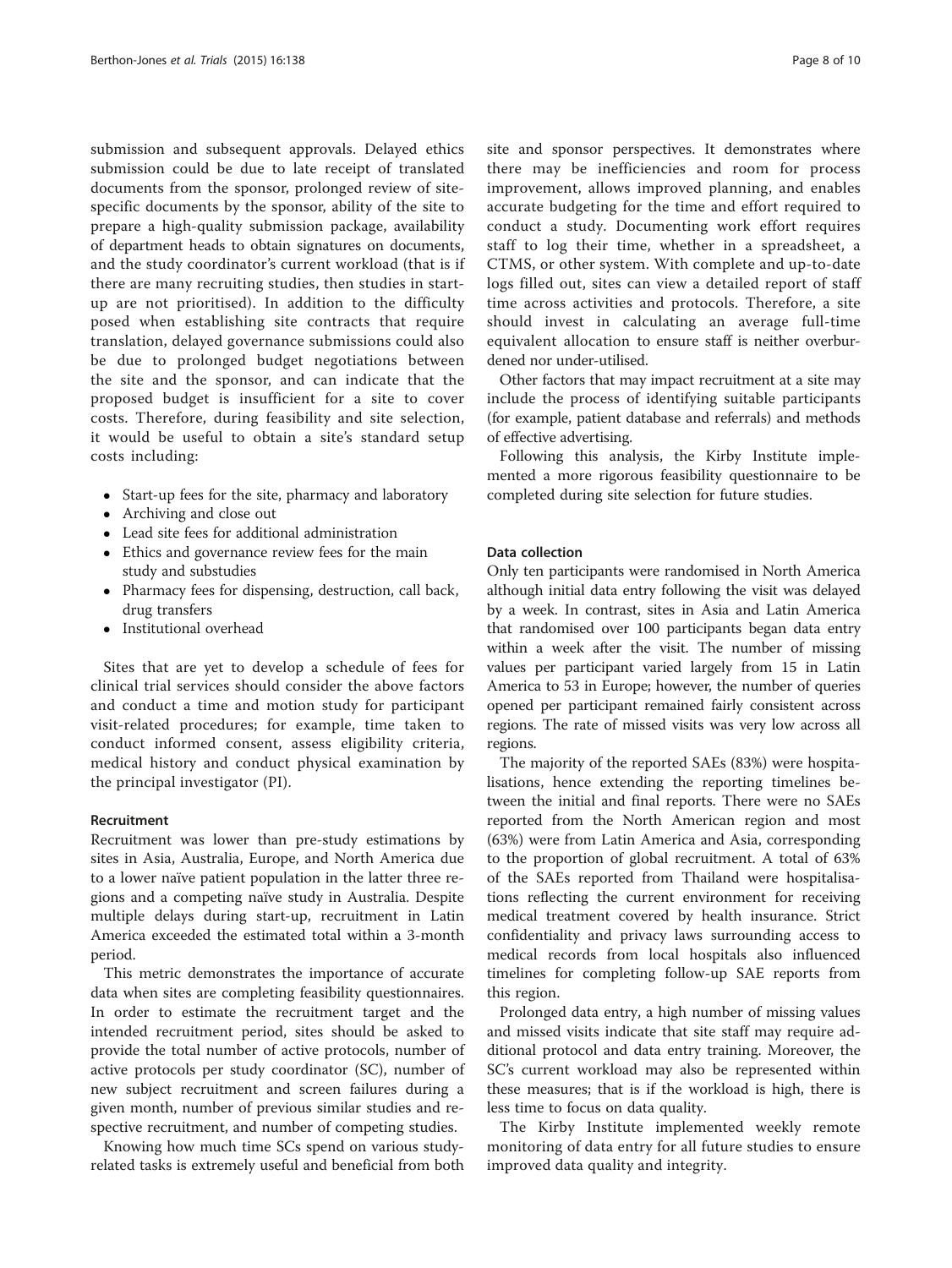#### <span id="page-8-0"></span>Stored samples

Clinical trials of immunologic therapies provide opportunities to study the cellular and molecular effects of those therapies and may permit identification of biomarkers of response. When the trials are performed at multiple centres, transport and storage of clinical specimens become important variables that may affect blood and tissue specimens [\[20,21\]](#page-9-0). There were many errors resulting from shipment at trial completion in the Altair study, highlighting the need for better laboratory oversight by site staff.

Over-collection of buffy coat samples and undercollection of plasma samples identified a need for additional laboratory training during the lifetime of the study; however, as paper inventories were utilised to document sample collection and shipments to the central laboratory occurred at study closure, the sponsor was not alerted to this problem in real-time. Furthermore, the extra buffy coat samples resulted in additional shipping costs borne by the sponsor, and the smaller quantity of plasma ensured fewer samples to conduct future investigations in HIV disease.

The outcome from this analysis proved a need to improve stored sample processes for future studies using several strategies such as improving communication with local laboratory staff, increasing the number and quality of laboratory monitoring visits and greater frequency of shipping to the central laboratory (even if incurring more expense). As a result of the Altair study sample shipments, The Kirby Institute studies now employ an electronic inventory to allow real-time monitoring of the type and number of samples collected by sites. This has allowed early identification and resolution of errors prior to shipment.

# Conclusions

The proposed strategy for comparing performance of service providers in clinical trials was intended to help interpret differences due to factors affecting start-up, recruitment, data and storage sample collection across regions. It was hoped to provide metrics to establish compliance for future studies in order to meet required timelines and improve cost-efficiency.

Multicentre randomised clinical trials that have been conducted since the Altair study have focused attention on site selection strategies tailored specifically to address the target population required for the protocol, as well as attention to recruitment, data and stored sample collection. The site selection process itself is dependent on multiple factors in addition to the quantity of suitable and available participants at the site and PIs are encouraged to be realistic in their recruitment forecasts. In an attempt to reduce cost and time inefficiency, some studies implemented a cut-off on recruitment estimated by sites and others targeted sites that have a good track record in conducting large, randomised clinical trials with known PIs. The Kirby studies also commenced tracking of recruitment more closely, and maintained frequent communication with site PIs and SCs to identify ways to improve recruitment. Remote monitoring of data collected occurred weekly to ensure data entry was timely, missing values were not a recurring problem, and any missed visits were followed up with the site to confirm the reason. Stored samples are being tracked via an electronic inventory to ensure the correct number and type of samples are being collected.

It was apparent with the Altair study that certain regions are more worthwhile than others in terms of cost efficiency and timeliness of recruitment. For example, sites in Asia and Latin America took longer than sites in Australia to commence enrolment, however participant recruitment and data quality in these regions compensated for the initial delays. Moreover, sites in Asia excelled in data quality and storage sample collection relative to other regions.

## Appendix

List of ethics committees that approved the Altair study

- CAICI, Argentina
- Hospital Central, Argentina
- FUNDAI, Argentina<br>• Hospital Alvarez, Ar
- Hospital Alvarez, Argentina
- Hospital Alende, Argentina
- Hospital Italiano, Argentina
- Hospital Ramos Mejia, Argentina<br>• Hospital Posadas, Argentina
- Hospital Posadas, Argentina
- Hospital Rawson, Argentina<br>• The Alfred, Australia
- The Alfred, Australia<br>• St Vincent's Hospital
- St Vincent's Hospital, Australia
- Sydney South West Area Heath Service, Australia<br>• The Roval Melbourne Hospital. Australia
- The Royal Melbourne Hospital, Australia
- Westmead Hospital, Australia
- Royal Perth Hospital, Australia
- St George Hospital, Australia
- University of Calgary, Canada
- Toronto General Hospital, Canada
- Fundacian Arriaran, Chile
- Hospital Saint-Louis, France
- J.W. Goethe Universitat, Germany
- Medical Group Practice, Germany
- Queen Elizabeth Hospital, Hong Kong
- Mater Misericordiae University Hospital, Ireland
- Rambam Healthcare Campus, Israel
- University of Malaya, Malaysia
- Instituto Nacional de Ciencias Medicas y Nutricion Salvador Zubiran, Mexico
- NHG Domain Specific Review Board, Singapore